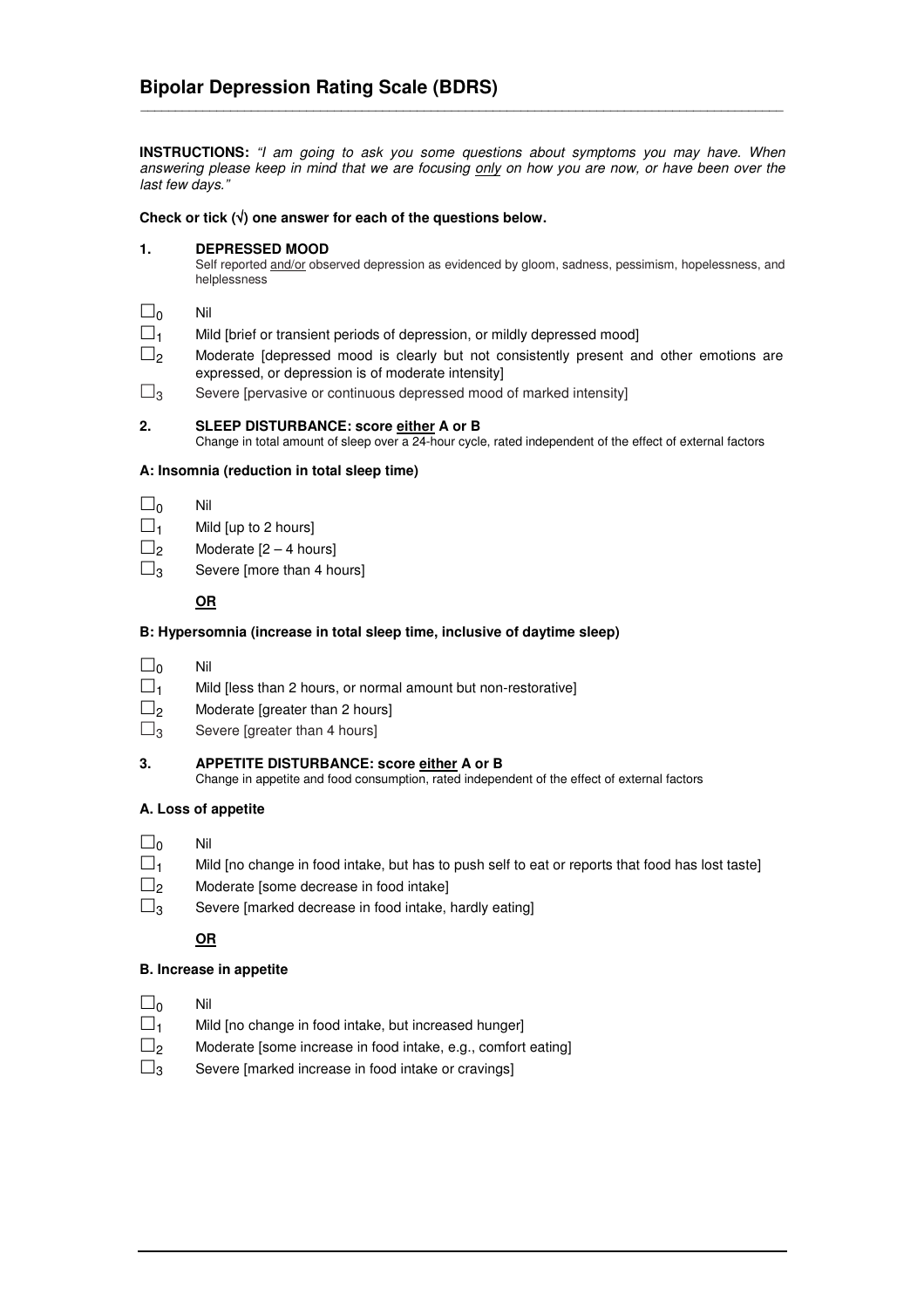# **Bipolar Depression Rating Scale (BDRS)**

| 4.                         | <b>REDUCED SOCIAL ENGAGEMENT</b><br>Reports reduced social and interpersonal engagement or interactions                                                                                                                            |
|----------------------------|------------------------------------------------------------------------------------------------------------------------------------------------------------------------------------------------------------------------------------|
| $\square_0$<br>$\square_1$ | Nil [normal]<br>Mild [slight reduction in social engagement with no impairment in social or interpersonal                                                                                                                          |
| $\square_2$                | function]<br>Moderate [clear reduction in social engagement with some functional sequelae, e.g., avoids<br>some social engagements or conversations]                                                                               |
| $\square_3$                | Severe [marked reduction in social interaction or avoidance of almost all forms of social<br>contact, e.g., refuses to answer the phone or see friends or family]                                                                  |
| 5.                         | <b>REDUCED ENERGY AND ACTIVITY</b><br>Reduced energy, drive and goal directed behaviour                                                                                                                                            |
| $\square_0$                | Nil                                                                                                                                                                                                                                |
| $\square_1$                | Mild [able to engage in usual activities but with increased effort]                                                                                                                                                                |
| $\Box$ 2                   | Moderate [significant reduction in energy leading to reduction of some role-specific activities]                                                                                                                                   |
| $\square_3$                | Severe [leaden paralysis or cessation of almost all role specific activities, e.g., spends<br>excessive time in bed, avoids answering the phone, poor personal hygiene]                                                            |
| 6.                         | <b>REDUCED MOTIVATION</b><br>Reports of subjective reduction in drive, motivation, and consequent goal directed activity                                                                                                           |
| $\square_0$                | Nil [normal motivation]                                                                                                                                                                                                            |
| $\Box_1$                   | Mild [slight reduction in motivation with no reduction in function]                                                                                                                                                                |
| $\sqcup_2$                 | Moderate [reduced motivation or drive with significantly reduced volitional activity or requires<br>substantial effort to maintain usual level of function]                                                                        |
| $\Box_3$                   | Severe [reduced motivation or drive such that goal directed behaviour or function is markedly<br>reduced]                                                                                                                          |
| 7.                         | <b>IMPAIRED CONCENTRATION AND MEMORY</b><br>Subjective reports of reduced attention, concentration, or memory, and consequent functional impairment                                                                                |
| $\square$                  | Nil                                                                                                                                                                                                                                |
| $\square$                  | Mild [slight impairment of attention, concentration, or memory with no functional impairment]                                                                                                                                      |
| $\Box$ <sub>2</sub>        | Moderate [significant impairment of attention, concentration, or forgetfulness with some<br>functional impairment]                                                                                                                 |
| $\Box_3$                   | Severe [marked impairment of concentration or memory with substantial functional impairment,<br>e.g., unable to read or watch TV]                                                                                                  |
| 8.                         | <b>ANXIETY</b><br>Subjective reports of worry, tension, and/or somatic anxiety symptoms e.g., tremor, palpitations, dizziness,<br>light-headedness, pins and needles, sweating, dyspnoea, butterflies in the stomach, or diarrhoea |
| $\sqcup_0$                 | Nil                                                                                                                                                                                                                                |
| $\square_1$                | Mild [transient worry or tension about minor matters]                                                                                                                                                                              |
| $\square$                  | Moderate [significant anxiety, tension, or worry, or some accompanying somatic features]                                                                                                                                           |
| $\square_3$                | Severe [marked continuous anxiety, tension, or worry that interferes with normal activity; or<br>panic attacks]                                                                                                                    |
| 9.                         | <b>ANHEDONIA</b><br>Subjectively reduced ability to experience pleasure in usual activities                                                                                                                                        |
| $\sqcup_0$                 | Nil                                                                                                                                                                                                                                |
| $\Box_1$                   | Mild [slight reduction in pleasure from usually pleasurable activities]                                                                                                                                                            |
| $\square_2$                | Moderate [significant reduction in pleasure from usually pleasurable activities; some pleasure                                                                                                                                     |
| $\Box_3$                   | from isolated activities retained]<br>Severe [complete inability to experience pleasure]                                                                                                                                           |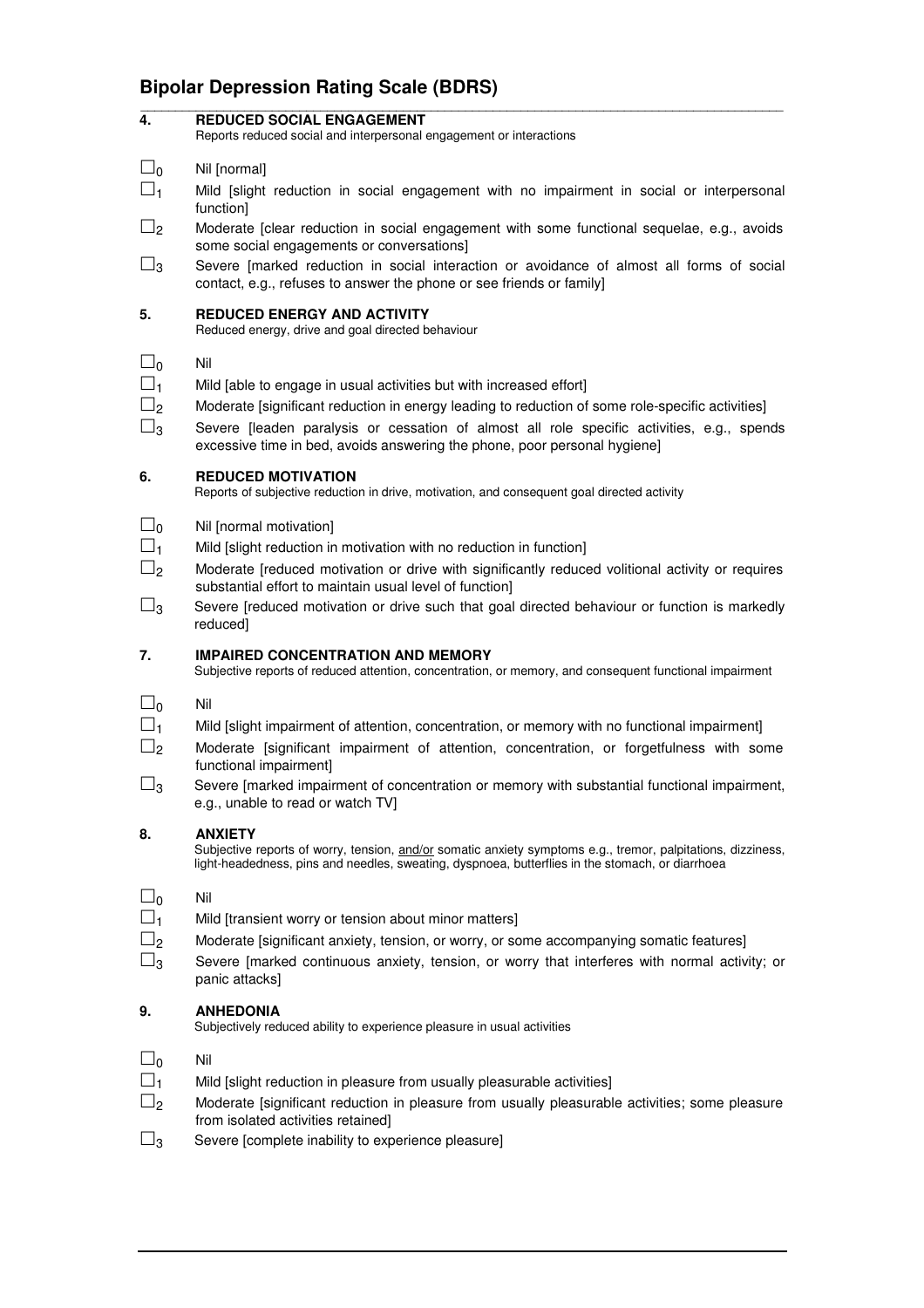# **Bipolar Depression Rating Scale (BDRS)**

| 10.                                                   | <b>AFFECTIVE FLATTENING</b><br>Subjective sense of reduced intensity or range of feelings or emotions                                                                                                                                                                                                                                                                                                   |
|-------------------------------------------------------|---------------------------------------------------------------------------------------------------------------------------------------------------------------------------------------------------------------------------------------------------------------------------------------------------------------------------------------------------------------------------------------------------------|
| $\Box_0$<br>$\square_1$<br>$\square_2$                | Nil<br>Mild [slight constriction of range of affect, or transient reduction in range or intensity of feelings]<br>Moderate [significant constriction of range or intensity of feelings with preservation of some<br>emotions, e.g., unable to cry]                                                                                                                                                      |
| $\square_3$                                           | Severe [marked and pervasive constriction of range of affect or inability to experience usual<br>emotions]                                                                                                                                                                                                                                                                                              |
| 11.                                                   | <b>WORTHLESSNESS</b><br>Subjective sense, or thoughts, of decreased self-value or self-worth                                                                                                                                                                                                                                                                                                            |
| $\square_0$<br>$\square_1$<br>$\square_2$<br>$\Box_3$ | Nil<br>Mild [slight decrease in sense of self-worth]<br>Moderate [some thoughts of worthlessness and decreased self-worth]<br>Severe [marked, pervasive, or persistent feelings of worthlessness, e.g., feels others better off<br>without them, unable to appreciate positive attributes]                                                                                                              |
| 12.                                                   | <b>HELPLESSNESS AND HOPELESSNESS</b><br>Subjective sense of pessimism or gloom regarding the future, inability to cope, or sense of loss of control                                                                                                                                                                                                                                                     |
| $\square_0$<br>$\square_1$<br>$\sqcup_2$<br>$\Box_3$  | Nil<br>Mild [occasional and mild feelings of not being able to cope as usual; or pessimism]<br>Moderate [often feels unable to cope, or significant feelings of helplessness or hopelessness<br>which lift at times]<br>Severe [marked and persistent feelings of pessimism, helplessness, or hopelessness]                                                                                             |
| 13.                                                   | <b>SUICIDAL IDEATION</b><br>Thoughts or feelings that life is not worthwhile; thoughts of death or suicide                                                                                                                                                                                                                                                                                              |
| $\square_0$<br>$\square_1$<br>$\square$<br>$\Box_3$   | Nil<br>Mild [thoughts that life is not worthwhile or is meaningless]<br>Moderate [thoughts of dying or death, but with no active suicide thoughts or plans]<br>Severe [thoughts or plans of suicide]                                                                                                                                                                                                    |
| 14.                                                   | <b>GUILT</b><br>Subjective sense of self blame, failure, or remorse for real or imagined past errors                                                                                                                                                                                                                                                                                                    |
| _  ი<br>$\sqcup_1$<br>$\square_2$<br>$\square_3$      | Nil<br>Mild [slight decrease in self-esteem or increased self-criticism]<br>Moderate [significant thoughts of failure, self-criticism, inability to cope, or ruminations<br>regarding past failures and the effect on others; able to recognise as excessive]<br>Severe [marked, pervasive, or persistent guilt, e.g., feelings of deserving punishment; or does<br>not clearly recognise as excessive] |
| 15.                                                   | <b>PSYCHOTIC SYMPTOMS</b><br>Presence of overvalued ideas, delusions, or hallucinations                                                                                                                                                                                                                                                                                                                 |
| $\Box_0$<br>$\square_1$<br>$\square_2$                | Nil [absent]<br>Mild [mild overvalued ideas, e.g., self-criticism or pessimism without clear effect on behaviour]<br>Moderate [significant overvalued ideas with clear effect on behaviour, e.g., strong guilt feelings,                                                                                                                                                                                |
| $\square_3$                                           | clear thoughts that others would be better off without them]<br>Severe [clear psychotic symptoms, e.g., delusions or hallucinations]                                                                                                                                                                                                                                                                    |

\_\_\_\_\_\_\_\_\_\_\_\_\_\_\_\_\_\_\_\_\_\_\_\_\_\_\_\_\_\_\_\_\_\_\_\_\_\_\_\_\_\_\_\_\_\_\_\_\_\_\_\_\_\_\_\_\_\_\_\_\_\_\_\_\_\_\_\_\_\_\_\_\_\_\_\_\_\_\_\_\_\_\_\_\_\_\_\_\_\_\_\_\_